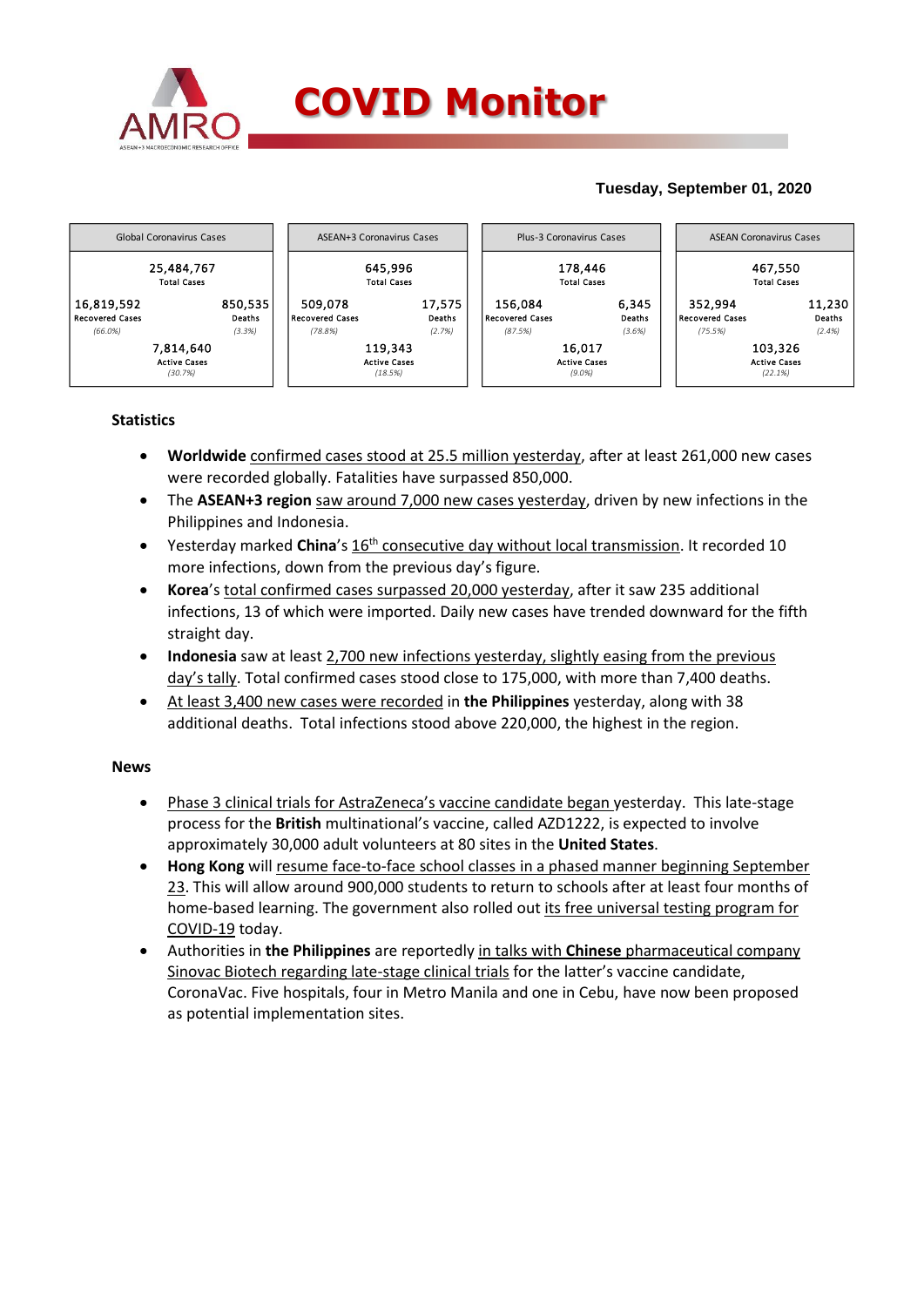

#### Overview of Confirmed COVID-19 Cases

| Economy              | <b>Total</b><br>Cases | Cases per 1M<br><b>Population</b> | <b>New</b><br>Cases | <b>New Cases</b><br>per 1M Pop. | <b>New Cases</b><br>$(7-day$ avg) <sup>1</sup> | ∆New<br>Cases  | ∆% New<br>Cases | <b>Total</b><br><b>Deaths</b> | <b>New</b><br><b>Deaths</b> | <b>Fatality</b><br><b>Rate (%)</b> | <b>Total</b><br>Recovered | Recovery<br>Rate $(%)2$  | <b>Active</b><br>Cases |
|----------------------|-----------------------|-----------------------------------|---------------------|---------------------------------|------------------------------------------------|----------------|-----------------|-------------------------------|-----------------------------|------------------------------------|---------------------------|--------------------------|------------------------|
| Global               | 25,484,767            |                                   | 261,790             |                                 |                                                | 35,550         | 1.0             | 850,535                       | 4,203                       | 3.3                                | 16,819,592                | 66.0                     | 7,814,640              |
| ASEAN+3              | 645,996               |                                   | 7,023               |                                 |                                                | $-1,082$       | 1.1             | 17,575                        | 129                         | 2.7                                | 509,078                   | 78.8                     | 119,343                |
| Plus-3               | 178,446               |                                   | 692                 |                                 |                                                | $-193$         | 0.4             | 6,345                         | 14                          | 3.6                                | 156,084                   | 87.5                     | 16,017                 |
| <b>ASEAN</b>         | 467,550               |                                   | 6,331               |                                 |                                                | $-889$         | 1.4             | 11,230                        | 115                         | 2.4                                | 352,994                   | 75.5                     | 103,326                |
|                      |                       |                                   |                     |                                 |                                                |                |                 |                               |                             |                                    |                           |                          |                        |
| China                | 85,058                | 61                                | 10                  | 0.0                             |                                                | $-7$           | 0.0             | 4,634                         | $\mathbf 0$                 | 5.4                                | 80,206                    | 94.3                     | 218                    |
| Hong Kong, China     | 4,810                 | 630                               | 9                   | 1.2                             |                                                | $-6$           | 0.2             | 89                            | $\mathbf 1$                 | 1.9                                | 4,342                     | 90.3                     | 379                    |
| Japan                | 68,396                | 544                               | 438                 | 3.5                             |                                                | $-167$         | 0.6             | 1,298                         | 13                          | 1.9                                | 56,338                    | 82.4                     | 10,760                 |
| Korea                | 20,182                | 388                               | 235                 | 4.5                             |                                                | $-13$          | 1.2             | 324                           | $\mathbf 0$                 | 1.6                                | 15,198                    | 75.3                     | 4,660                  |
|                      | 174,796               | 648                               | 2,743               | 10.2                            |                                                | $-115$         | 1.6             |                               | 74                          | 4.2                                | 125,959                   | 72.1                     | 41,420                 |
| Indonesia            |                       |                                   |                     | 0.2                             |                                                |                | 0.1             | 7,417                         |                             |                                    |                           |                          |                        |
| Malaysia             | 9,340                 | 281                               | 6                   |                                 |                                                | $-11$          |                 | 127                           | $\mathbf{1}$                | 1.4                                | 9,054                     | 96.9                     | 159                    |
| Philippines          | 220,819               | 2,007                             | 3,423               | 31.1                            |                                                | $-842$         | 1.6             | 3,558                         | 38                          | 1.6                                | 157,562                   | 71.4                     | 59,699                 |
| Singapore            | 56,812                | 9,964                             | 41                  | 7.2                             |                                                | $-13$          | 0.1             | 27                            | $\mathbf 0$                 | 0.0                                | 55,658                    | 98.0                     | 1,127                  |
| Thailand             | 3,417                 | 50                                | 6                   | 0.1                             |                                                | 6              | 0.2             | 58                            | $\mathbf 0$                 | 1.7                                | 3,274                     | 95.8                     | 85                     |
| Brunei Darussalam    | 144                   | 319                               | 0                   | 0.0                             |                                                | 0              | 0.0             | 3                             | $\pmb{0}$                   | 2.1                                | 139                       | 96.5                     | $\overline{2}$         |
| Cambodia             | 274                   | 16                                | $\mathbf{1}$        | 0.1                             |                                                | $\mathbf{1}$   | 0.4             | $\pmb{0}$                     | 0                           | 0.0                                | 266                       | 97.1                     | 8                      |
| Lao PDR              | 22                    | $\overline{\mathbf{3}}$           | 0                   | 0.0                             |                                                | 0              | 0.0             | 0                             | $\mathbf 0$                 | 0.0                                | 21                        | 95.5                     | $\mathbf 1$            |
| Myanmar              | 882                   | 17                                | 107                 | 2.0                             |                                                | 81             | 13.8            | 6                             | 0                           | 0.7                                | 354                       | 40.1                     | 522                    |
| Vietnam              | 1.044                 | 11                                | 4                   | 0.0                             |                                                | 4              | 0.4             | 34                            | $\overline{2}$              | 3.3                                | 707                       | 67.7                     | 303                    |
|                      |                       |                                   |                     |                                 |                                                |                |                 |                               |                             |                                    |                           |                          |                        |
| Belgium              | 85,236                | 7,401                             | 194                 | 16.8                            |                                                | $-249$         | 0.2             | 9,996                         | $\mathbf 0$                 | 11.7                               | 18,422                    | 21.6                     | 56,818                 |
| France               | 302,175               | 4,649                             | 2,855               | 43.9                            |                                                | $-7,810$       | 1.0             | 30,495                        | 25                          | 10.1                               | 73,537                    | 24.3                     | 198,143                |
| Germany              | 244,802               | 2,950                             | 1,497               | 18.0                            |                                                | 1,027          | 0.6             | 9,303                         | 3                           | 3.8                                | 216,795                   | 88.6                     | 18,704                 |
| Italy                | 269,214               | 4,470                             | 996                 | 16.5                            |                                                | $-369$         | 0.4             | 35,483                        | 6                           | 13.2                               | 208,536                   | 77.5                     | 25,195                 |
| Netherlands          | 73,232                | 4,238                             | 553                 | 32.0                            |                                                | $\overline{2}$ | 0.8             | 6,252                         | $\mathbf 0$                 | 8.5                                | ٠                         | $\overline{\phantom{a}}$ |                        |
| Spain                | 462,858               | 9,876                             | 23,572              | 503.0                           |                                                | 23,572         | 5.4             | 29,094                        | 83                          | 6.3                                | 150,376                   | 32.5                     | 53,521                 |
| Switzerland          | 42,177                | 4,878                             | 163                 | 18.9                            |                                                | $-129$         | 0.4             | 2,006                         | $\,1\,$                     | 4.8                                | 36,100                    | 85.6                     | 4,071                  |
| United Kingdom       | 338,083               | 5,027                             | 1,415               | 21.0                            |                                                | $-337$         | 0.4             | 46,791                        | $\overline{3}$              | 13.8                               |                           | ٠                        |                        |
|                      |                       |                                   |                     |                                 |                                                |                |                 |                               |                             |                                    |                           |                          |                        |
| Brazil               | 3,908,272             | 18,490                            | 45,961              | 217.4                           |                                                | 29,803         | $1.2$           | 121,381                       | 553                         | 3.1                                | 3,268,591                 | 83.6                     | 518,300                |
| Canada               | 130,918               | 3,462                             | 1,030               | 27.2                            |                                                | 781            | 0.8             | 9,173                         | 9                           | 7.0                                | 116,020                   | 88.6                     | 5,725                  |
| Chile                | 411,726               | 21,160                            | 1,752               | 90.0                            |                                                | $-213$         | 0.4             | 11,289                        | 45                          | 2.7                                | 383,879                   | 93.2                     | 16,558                 |
| Mexico               | 599,560               | 4,718                             | 3,719               | 29.3                            |                                                | $-410$         | 0.6             | 64,414                        | 256                         | 10.7                               | 496,222                   | 82.8                     | 38,924                 |
| Peru                 | 647,166               | 19,716                            | 7,731               | 235.5                           |                                                | $-1,743$       | 1.2             | 28,788                        | 181                         | 4.4                                | 455,457                   | 70.4                     | 162,921                |
| <b>United States</b> | 5,994,803             | 18,108                            | 33,692              | 101.8                           |                                                | $-1,336$       | 0.6             | 183,137                       | 531                         | 3.1                                | 2,184,825                 | 36.4                     | 3,626,841              |
| Australia            | 25,819                | 994                               | 73                  | 2.8                             |                                                | $-3$           | 0.3             | 657                           | 5                           | 2.5                                | 21,348                    | 82.7                     | 3,814                  |
| India                | 3,691,166             | 2,695                             | 69,921              | 51.1                            |                                                | $-8,591$       | 1.9             | 65,288                        | 819                         | 1.8                                | 2,839,882                 | 76.9                     | 785,996                |
| Iran                 | 375,212               | 4,459                             | 1,642               | 19.5                            |                                                | $-112$         | 0.4             | 21,571                        | 109                         | 5.7                                | 323,233                   | 86.1                     | 30,408                 |
| Russia               | 992,402               | 6,769                             | 4,932               | 33.6                            |                                                | 35             | 0.5             | 17,128                        | 83                          | 1.7                                | 807,339                   | 81.4                     | 167,935                |
| Saudi Arabia         | 315,772               | 9,083                             | 951                 | 27.4                            |                                                | 41             | 0.3             | 3,897                         | 27                          | 1.2                                | 290,796                   | 92.1                     | 21,079                 |
| South Africa         | 627,041               | 10,500                            | 1,985               | 33.2                            |                                                | $-520$         | 0.3             |                               | 121                         | 2.3                                | 540,923                   | 86.3                     | 71,969                 |
|                      |                       |                                   |                     |                                 |                                                |                |                 | 14,149                        |                             |                                    |                           |                          |                        |

Source: Haver Analytics, sourced from John Hopkins University; AMRO staff calculations.<br>Notes: New cases since previous day. ∆% refers to percentage change since previous day. Fatality rate measured as deaths per confirmed

2/ Recovery rate is a proxy for the stage of the cycle.

Data as of 31/8/2020